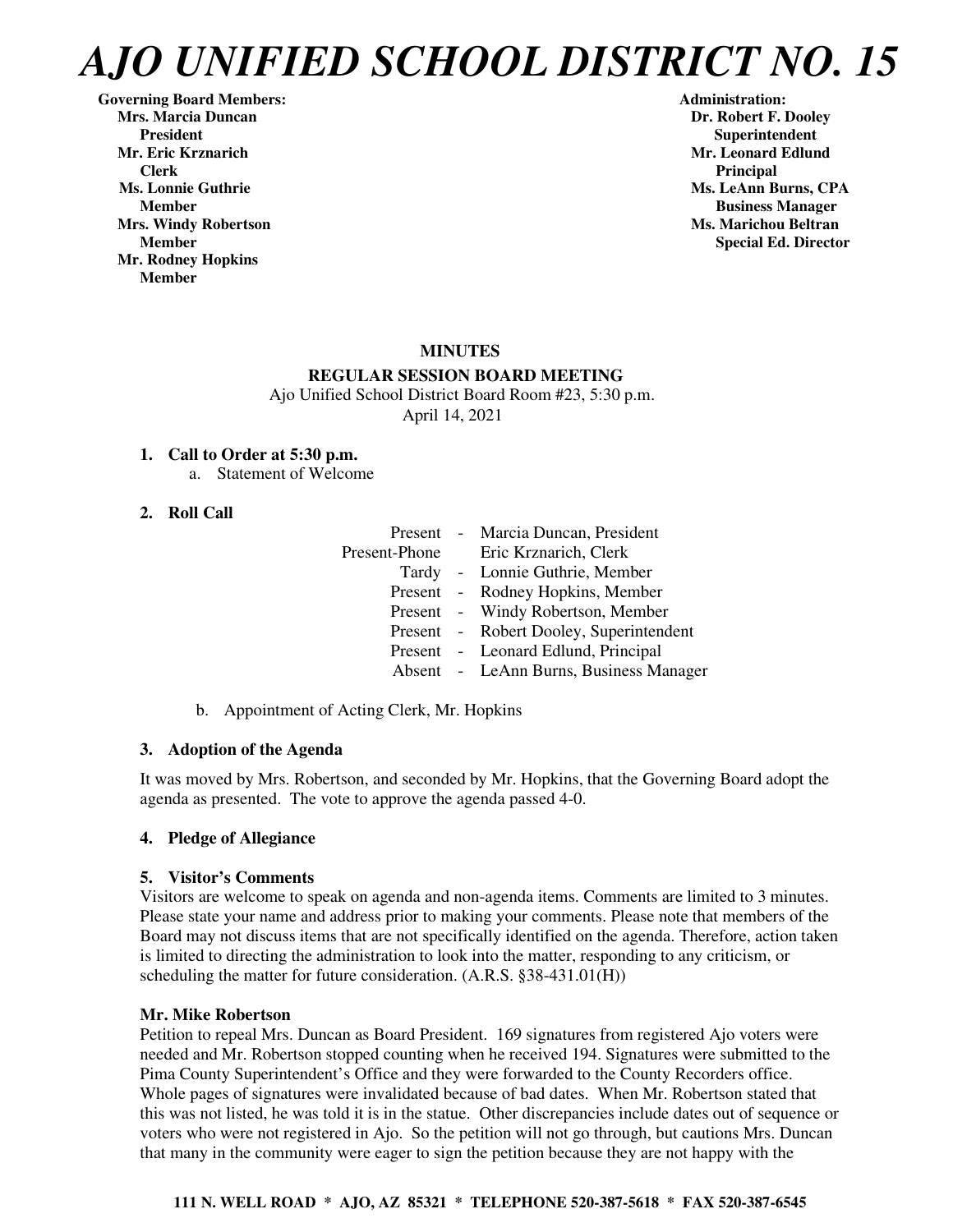Governing Board's leadership. Many feel she is protecting Dr. Dooley, rather than a check for the power he wields. He can't start another petition at this time, he doesn't have it in him. At the meantime remember who you are serving and more consideration for your fellow board member and less for the administration.

# **6. Information Items**

## **a. Governing Board Report**

No governing board members wished to give a report.

#### **b. Superintendent's Report**

- Wasn't going to say anything about this, but because of the visitor's comments… The decision by Pima County is positive and allows the Board to start working together again.
- News from CDC about COVID is declining but Arizona hit 850,000 effected with 650 cases on Monday alone. 20% or 200 went up in one week during school age children. Several things cause this including schools opening and the governor lifting the mask mandate.
- When next year comes up, we want to think of it as the Fall of 2019. We are not sure this will happen. J&J vaccine has been shelved temporarily and the majority of the staff has been vaccinated but I've been told it might only last until August 2021. Whatever 21/22 brings, we will have to be vigilant that we "don't let our guard down".
- Questions are floating about Promotion and Graduation. This is the call of the administration. Two venues are considered, and Mr. Edlund and Dr. Dooley will make that decision next week and let the community know. Whatever the administration decides social distancing will still have to be observed.
- Last evening the staff survey question was asked. The staff survey has been completed but the results have not been compiled. A report will be brought to the Board soon.

## **7. Consent Agenda**

The following items are being recommended for approval on the consent agenda:

- a. Financial Report
- b. Voucher Approval
- c. Board Minutes
- d. Donations
- e. Library Report
- f. Monthly Contact Report

It was moved by Mrs. Duncan and seconded by Mrs. Robertson that the Governing Board adopt the agenda as presented. The motioned passed 4-0.

## **8. Board Action Items**

## **a. Personnel**

## **1. 2021/2022 Certified Employment – Pamela Dela Cruz**

Pamela Dela Cruz has been interviewed and reference checks completed for the position of teacher in the Ajo Schools. She is being recommended for hiring as a special education teacher.

Mr. Hopkins made the motion to approve the employment of Pamela Dela Cruz for a vacant teaching position for the 21/22 school year. Mrs. Duncan seconded the motion. The motion passed 4-0.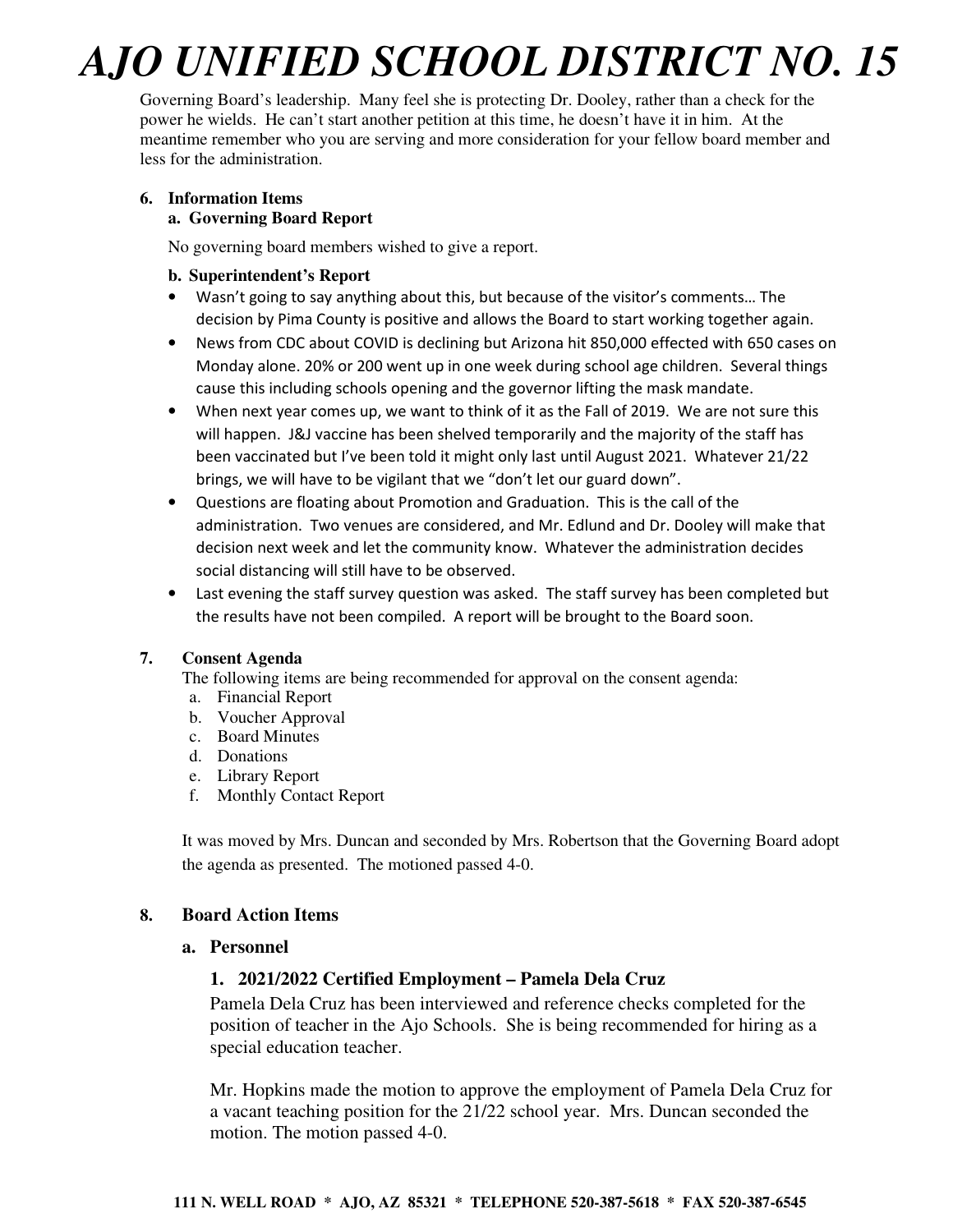Regular Session Board Meeting April 14, 2021 Page 3

## Mr. Lonnie Guthrie arrived at 5:43 p.m. just at the end of the Dela Cruz vote. This will now change the vote count moving forward from 4 members to 5.

## **2. 2021/2022 Certified Employment – Amanda Yaryan**

Amanda Yaryan has been interviewed and reference checks completed for the position of teacher in the Ajo Schools. She has also been observed several times as a student teacher by the Administration.

Mr. Guthrie made the motion to approve the employment of Amanda Yaryan for a vacant teaching position for the 21/22 school year. Mr. Hopkins seconded the motion. The motion passed 5-0.

## **3. Approval of Additional Spring Intersession Employment – Beltran**

Marichou Beltran's name was left off the approval list for teaching 20 hours during the March 2021 Spring Break. After the fact approval is needed to pay Mrs. Beltran for the hours she worked from March 22-25, 2021.

Mr. Guthrie made the motion to approve the employment of Marichou Beltran for 20 hours of teaching during Spring Break. Mrs. Robertson seconded the motion. The motion passed 5-0.

## **4. Classified Resignation – Cafeteria Worker – Maria Mendez**

Maria Mendez has submitted her resignation from the cafeteria effective April 9, 2021.

Mr. Hopkins made the motion to approve the resignation of Maria Mendez effective April 9, 2021. Mrs. Duncan seconded the motion. The motion passed 5-0.

## **5. Approval of 2021/2022 Classified Contracts (Work Agreements)**

The following classified employees are being recommended to receive contracts/work agreements for the 2021/2022 school year: Maria Lopez, Carmen Ochoa, Shannon Wolfe, Candice Moore, LeAnn Burns, Cindy Daniels, Venus Gallerani, Arcelia Munoz, Eric Schultz, Angelina Valenzuela, Martha Benavidez, Josefina De Aguilar, Sara Gray, Alejandra Ortega, Robert Ogden, Daniel Cotton, James Davis, Rafael Flores Reyna, Axel Gonzalez Perez, Fausto Yon, Jose Yon, Lori Daniels, Duran, M. Rafaela, Alejandra Figueroa, Susanna Leon, Francisca Lopez, Marcia Martinez, Bethany Morawe, Patricia Munoz, Sherry Simpson, Bernadine Tamayo, and Maria Villa Silva

Mrs. Robertson made the motion to approve the issuance of classified work agreements to the above employees for the 21/22 school year. Mr. Hopkins seconded the motion. The motion passed 5-0.

## **6. Board Action on Level III Staff Grievance**

Jesse Green has submitted Level I & Level II grievances to the principal and the superintendent. Mr. Green is now asking for a Level III grievance to be reviewed